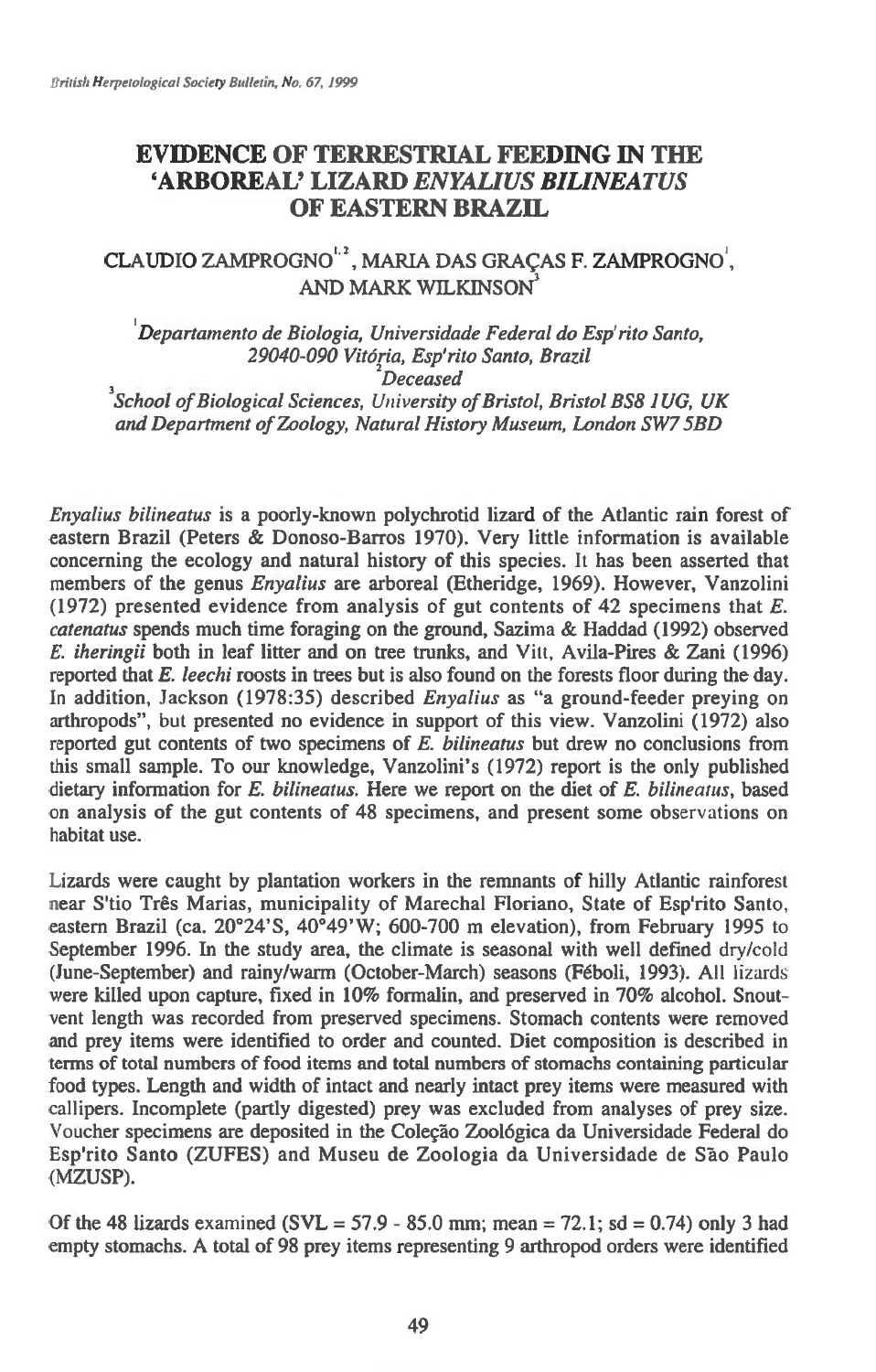(Table 1). Orthoptera represented the most important food item in terms of both total numbers of stomachs, followed by Hymenoptera and Dictyoptera. Coleoptera, Lepidoptera (larvae), Araneae, Diplopoda, Hemiptera, and Homoptera constituted the remainder of the food items. Vanzolini (1972) reported Homoptera in one and Hymenoptera, Dictyoptera, Orthoptera and lizard skin in the other of his two specimens of *E. bilineatus.* The skin was presumably the lizard's own.

The number of prey items per stomach ranged from 1 to 8 (mean - 2.1; sd = 1.5). The length of complete prey  $(n=54)$  ranged from 2.0 to 28.2 mm (mean = 9.6; sd = 5.9), and the width ranged from 1.0 to 8.0 mm (mean  $= 3.5$ ; sd  $= 1.7$ ). Correlation between the number of prey, length and width of prey, and snout-vent length (SVL) of *E. bilineatus*  was not significant (Pearson correlation test;  $P > 0.05$ ).

Stomach content analysis shows that *E. bilineatus* utilises a broad range of arthropod prey types and sizes, and can be considered an arthropod generalist. The diet of lizards can be related to the type of microhabitat, activity time, and foraging strategy (Vrcibradic & Rocha, 1996), and a generalist diet may be related to a sit-and-wait foraging strategy *(sensu* Pianka, 1973), which is the strategy of polychrotid lizards (Vitt, Zani & Durtsche, 1995; Vitt & Zani, 1996). The observations of Sazima & Haddad (1992) on *E. iheringii*  are consistent with its use of a sit-and-wait strategy.

Polychrotid lizards are considered a primarily arboreal group, although some species are terrestrial (see Martins, 1991; Duellman, 1987; and Vitt *et al.* 1995 for examples). Most of the prey items found in *E. bilineatus* are considered common inhabitants of leaf litter in neotropical rainforests, and constitute important food resources for small, terrestrial anurans and lizards (Vitt & Caldwell, 1994)). Similar items in the diet of *E. catenatus*  (Dictyoptera, coleoptera larvae, Orthoptera, Diplopoda, Chilopoda, Phalangida and Oligochaeta) led Vanzolini (1982) to conclude that this species engaged in terrestrial foraging. Some of the items found in *E. bilineatus* could equally have been obtained through terrestrial or arboreal foraging, but the presence of Diplopoda, which are not generally found on tree trunks provides particularly strong evidence that *E. bilineatus*  forages in leaf litter on the ground. In addition, two stomachs contained dry leaf fragments, probably ingested along with arthropod prey on the forest floor.

We observed *E. bilineatus* both on tree trunks and on the ground within the study area but did not observe feeding. The forest floor consists of a layer of leaf litter over decayed humus on clay. The colour of *E. bilineatus* (see Etheridge, 1969 for detailed excellent camouflage (Plate 1). Its stationary sit-and-wait foraging strategy may also protect this lizard against visually oriented predators.

The limited data indicate that species of *Enyalius* exploit both terrestrial (leaf litter) and arboreal habitats and are not strictly arboreal. Indeed, while these data indicate that *Enyalius* species feed in leaf litter there is no clear evidence of feeding in arboreal habitats. It is possible that *Enyalius* species feed in both terrestrial and arboreal habitats and that the diversity of feeding opportunities the two habitats provide partly explains their use of both habitats. Alternatively, arboreal habitats may be used primarily for roosting and for avoiding predators. More data are needed to distinguish between these alternatives. If polychrotid lizards are ancestrally arboreal then there would appear to have been a shift in habitat use in the evolution of *Enyalius.* However, too little is known about the natural history, ecology, and phylogenetic relationships of polychrotid lizards other than anolines to allow firm conclusions on the direction of the shift in habitat use or its specificity to *Enyalius.*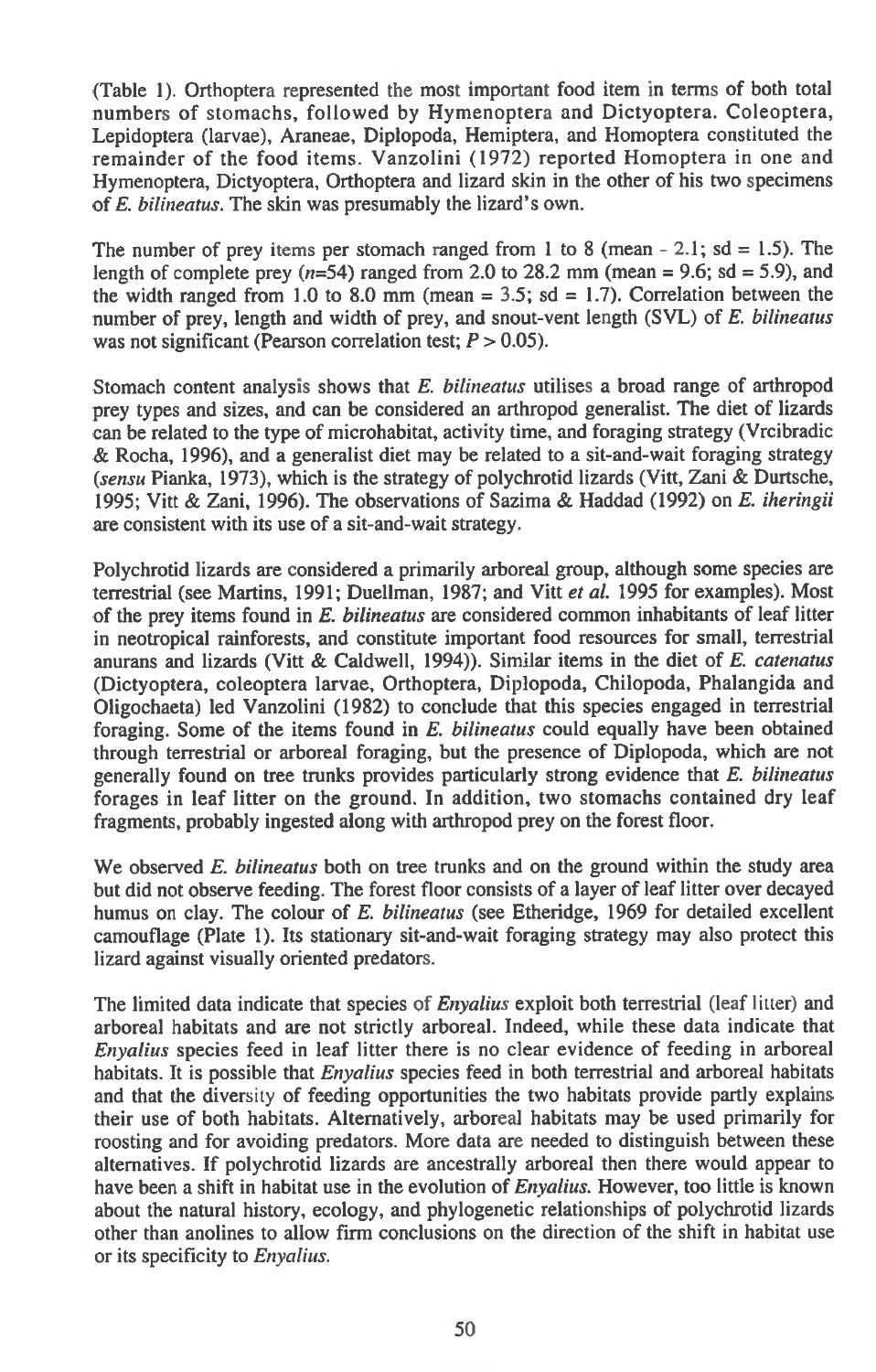

**Plate 1:** Adult *male Enyalius bilineatus,* **showing its cryptic coloration against a typical background of forest floor** 

| Prey type   | Percentage of stomachs | Percentage of items |
|-------------|------------------------|---------------------|
| Empty       | 6.25                   |                     |
| Araneae     | 15.55                  | 9.18                |
| Coleoptera  | 20.00                  | 11.22               |
| Dictyoptera | 24.44                  | 13.26               |
| Diplopoda   | 13.33                  | 9.18                |
| Hemiptera   | 13.33                  | 6.12                |
| Homoptera   | 2.22                   | 1.02                |
| Hymenoptera | 24.44                  | 17.34               |
| Lepidoptera | 17.88                  | 8.16                |
| Orthoptera  | 46.66                  | 24.49               |

# **Table 1:** Summary of **the diet** of 48 *Enyalius bilineatus* **of eastern Brazil**